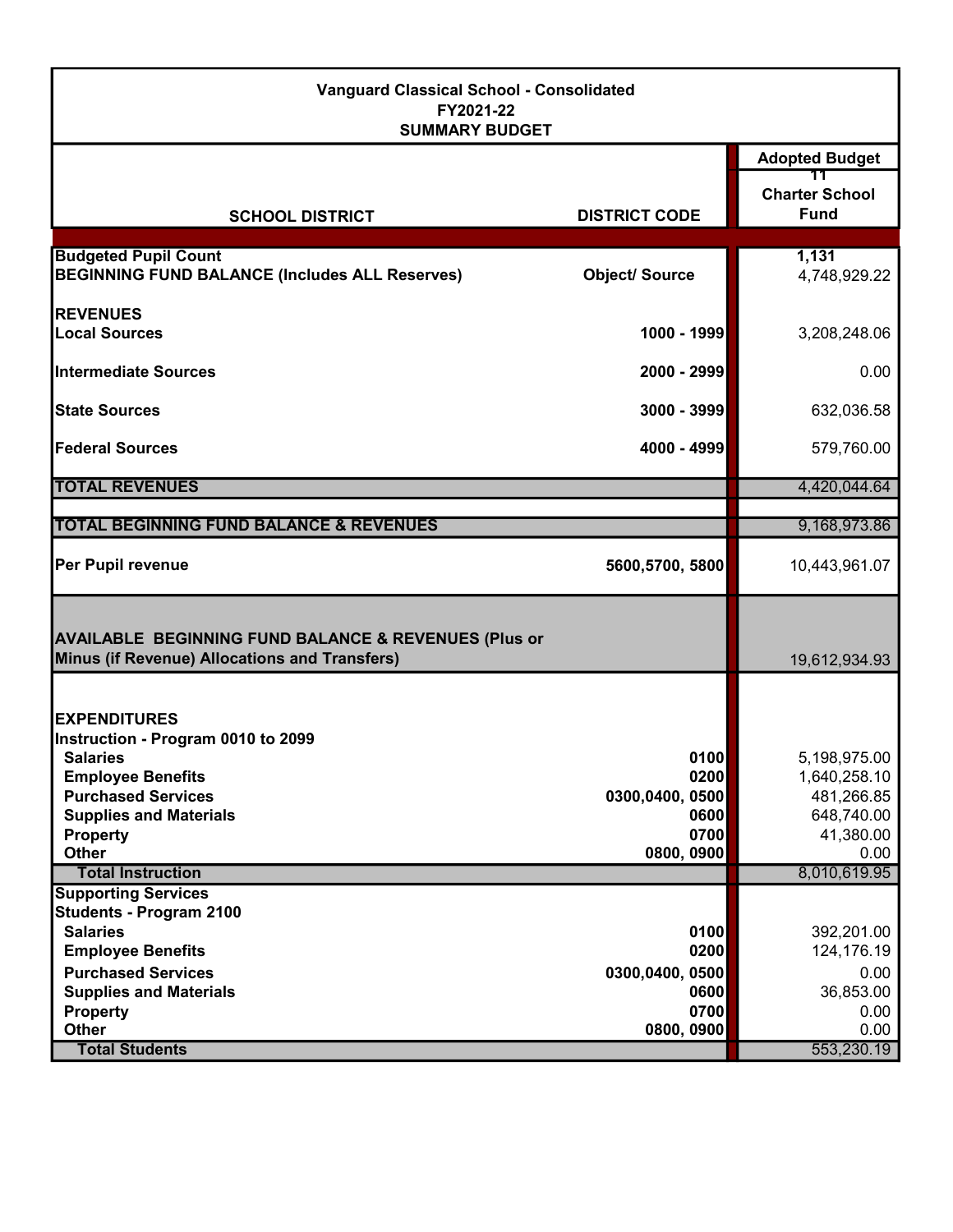|                                                                        |                         | <b>Adopted Budget</b>      |
|------------------------------------------------------------------------|-------------------------|----------------------------|
|                                                                        |                         | <b>Charter School</b>      |
| <b>SCHOOL DISTRICT</b>                                                 | <b>DISTRICT CODE</b>    | <b>Fund</b>                |
|                                                                        |                         |                            |
| <b>Instructional Staff - Program 2200</b><br><b>Purchased Services</b> |                         |                            |
| <b>Total Instructional Staff</b>                                       | 0300,0400, 0500         | 29,943.00<br>29,943.00     |
|                                                                        |                         |                            |
| <b>General Administration - Program 2300</b>                           |                         |                            |
| <b>Purchased Services</b>                                              | 0300,0400, 0500         | 493,578.10                 |
| <b>Total School Administration</b>                                     |                         | 493,578.10                 |
| <b>School Administration - Program 2400</b>                            |                         |                            |
| <b>Salaries</b>                                                        | 0100                    | 1,158,617.00               |
| <b>Employee Benefits</b>                                               | 0200                    | 365,712.59                 |
| <b>Purchased Services</b>                                              | 0300,0400, 0500         | 80,000.00                  |
| <b>Supplies and Materials</b>                                          | 0600                    | 78,050.00                  |
| <b>Total School Administration</b>                                     |                         | 1,682,379.59               |
| <b>Business Services - Program 2500</b>                                |                         |                            |
| <b>Purchased Services</b>                                              | 0300,0400, 0500         | 269,250.00                 |
| <b>Other</b>                                                           | 0800, 0900              | 42,000.00                  |
| <b>Total Business Services</b>                                         |                         | 311,250.00                 |
|                                                                        |                         |                            |
| <b>Operations and Maintenance - Program 2600</b>                       |                         |                            |
| <b>Purchased Services</b><br><b>Supplies and Materials</b>             | 0300,0400, 0500<br>0600 | 3,138,772.00<br>167,524.00 |
| <b>Total Operations and Maintenance</b>                                |                         | 3,306,296.00               |
|                                                                        |                         |                            |
| <b>Student Transportation - Program 2700</b>                           |                         |                            |
| <b>Total Student Transportation</b>                                    |                         | 0.00                       |
| <b>Central Support - Program 2800</b>                                  |                         |                            |
| <b>Purchased Services</b>                                              | 0300,0400,0500          | 116,161.06                 |
| <b>Total Central Support</b>                                           |                         | 116,161.06                 |
|                                                                        |                         |                            |
| Other Support - Program 2900                                           |                         |                            |
| <b>Total Other Support</b>                                             |                         | 0.00                       |
| Food Service Operations - Program 3100                                 |                         |                            |
| <b>Purchased Services</b>                                              | 0300,0400,0500          | 10,000.00                  |
| <b>Total Other Support</b>                                             |                         | 10,000.00                  |
| <b>Enterprise Operatings - Program 3200</b>                            |                         |                            |
| <b>Total Enterprise Operations</b>                                     |                         | 0.00                       |
| <b>Community Services - Program 3300</b>                               |                         |                            |
| <b>Total Community Services</b>                                        |                         | 0.00                       |
|                                                                        |                         |                            |
| <b>Education for Adults - Program 3400</b>                             |                         |                            |
| <b>Total Education for Adults Services</b>                             |                         | 0.00                       |
| <b>Total Supporting Services</b>                                       |                         | 6,502,837.94               |
|                                                                        |                         |                            |
| <b>Property - Program 4000</b>                                         |                         |                            |
| <b>Total Property</b>                                                  |                         | 0.00                       |